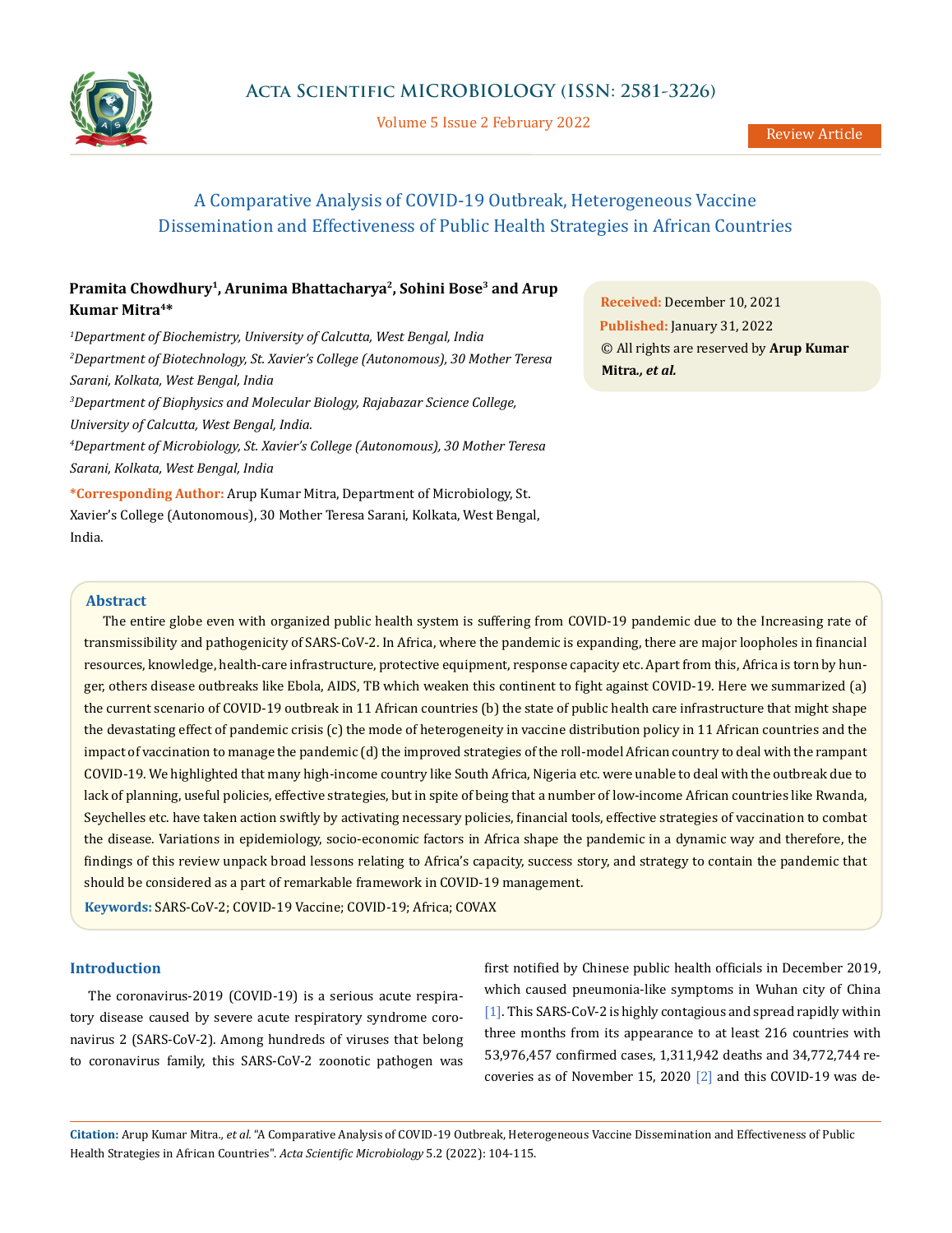clared as a global pandemic by World Health Organization (WHO) on March 11, 2020 [3].

According to several study reports, the mode of transmission of SARS-CoV-2 is through respiratory droplets of an infected person when they sneeze or cough and common clinical signs and symptoms are fever, fatigue, dyspnoea, dry cough and myalgia. Sometime severity can cause kidney failure, acute respiratory syndrome, pneumonia and even death  $[4]$ . The viral storm has transmitted from Europe and the United States to Russia and Brazil  $[5]$  and as of  $22^{nd}$  August, 2021, 12:20 a.m. CEST; world meter reported 211,884,754 confirmed cases with 4,433,532 deaths and 189,629,888 recoveries in 222 countries [6]. Currently, most affected countries with highest number of COVID-19 cases are US, Brazil, India, Russia and United Kingdom. Number of cases continues to rise worldwide and overwhelm some of the world's best healthcare systems. Africa is the last and the most vulnerable continent to be hit by COVID-19 because the rate of viral transmission should be high at low temperature and drier conditions [7]. Apart from climate condition, several comorbidities combined with poverty, poor healthcare services and restricted access to health facilities have strong impact on the rate of infection in sub-Saharan Africa [8]. The first case of COVID-19 was announced in Egypt on  $14<sup>th</sup>$  of February, 2020, and first confirmed case in sub-Saharan Africa was reported in Nigeria on 27<sup>th</sup> of February, 2020 which was suspected to come from Italy on  $25<sup>th</sup>$  of February, 2020 [9]. Within three months, SARS-CoV-2 had spread throughout the Africa and according to the Africa CDC report published on 18th April 2020, 52 African countries had 19,895 confirmed cases, including 1,017 deaths and 4,642 recoveries. Among 52 countries, Comoros and Lesotho were still virusfree but on 13<sup>th</sup> May 2020, first COVID-19 case was also reported in Lesotho  $[10]$ . It was suspected that most of the confirmed cases in Africa imported from the United States and Europe rather than from China, the epicentre of COVID-19. Experts anticipated that it could be challenging for Africa to control COVID-19 pandemic not only due to climate condition and socio-economic status but also the presence of large immunocompromised population and lack of proper awareness regarding the disease. Although few vaccines are currently available to treat COVID-19, social distancing, quarantine, isolation, national lockdowns, and travel restrictions are the key steps to control and reduced the spread of COVID-19 and as a result of which, like other countries, African economies are also struggling to cope up the situation. There is huge disparity in attitude, knowledge and practice among African countries and that is reflecting in their success story towards the virus. A report from Ethiopia showed that a larger percentage of the populations were familiar with clinical symptoms, risk factors and mode of transmission of COVID-19 [11], whereas, another study conducted in Sub-Saharan Africa reported that under this pandemic situation, health and safety measures recommended by the WHO were ignored and compromised by larger population [12]. Therefore, the outcome of this review will reveal the statement based on comparative analogy of COVID outbreak among different African countries and try to unresolved the mystery behind the success rate of best model countries in respect to that of others.

105

Although there are various enriched and updated publications addressing the current scenario and socio-economic implications of COVID-19 outbreak in Africa, however our review attempts to provide an altogether comparative analysis of pandemic spread, vaccine distribution and policy responses in different African countries. Few questions have been addressed in this review. (1) Is the trend of COVID-19 outbreak comparable in most of the African countries? (2) What is the vaccine distribution rate and what are the strategies taken up by the government regarding the equal access of vaccine to prevent gradual increase of confirmed COVID cases in African countries? (3) Do African health systems have the capability to manage the pandemic? (4) What are the secrets behind the COVID-19 Success stories from the African Continent? It is therefore anticipated that this study could share valuable viewpoints on these pertinent questions related to Africa's responses and that will uncover the best model country and their strategies which will become the benchmark reference for future studies.

#### **Study selection**

Among 55 African countries, we have selected only 11 countries (Nigeria, South Africa, Egypt, Morocco, Ethiopia, Libya, Tunisia, Democratic Republic of the Congo, Rwanda, Seychelles, Tanzania) based on heterogeneity in gross domestic product (GDP) per capita and the death rate due to COVID-19. We reviewed several publications on COVID-19 status in Africa from 1st February, 2020 to 31<sup>st</sup> August, 2021. Previous and current reports were extracted from the World Health Organization African Region, Centers for Disease Control and Prevention (CDC), Africa Centers for Disease Control and Prevention and from additional authentic sources.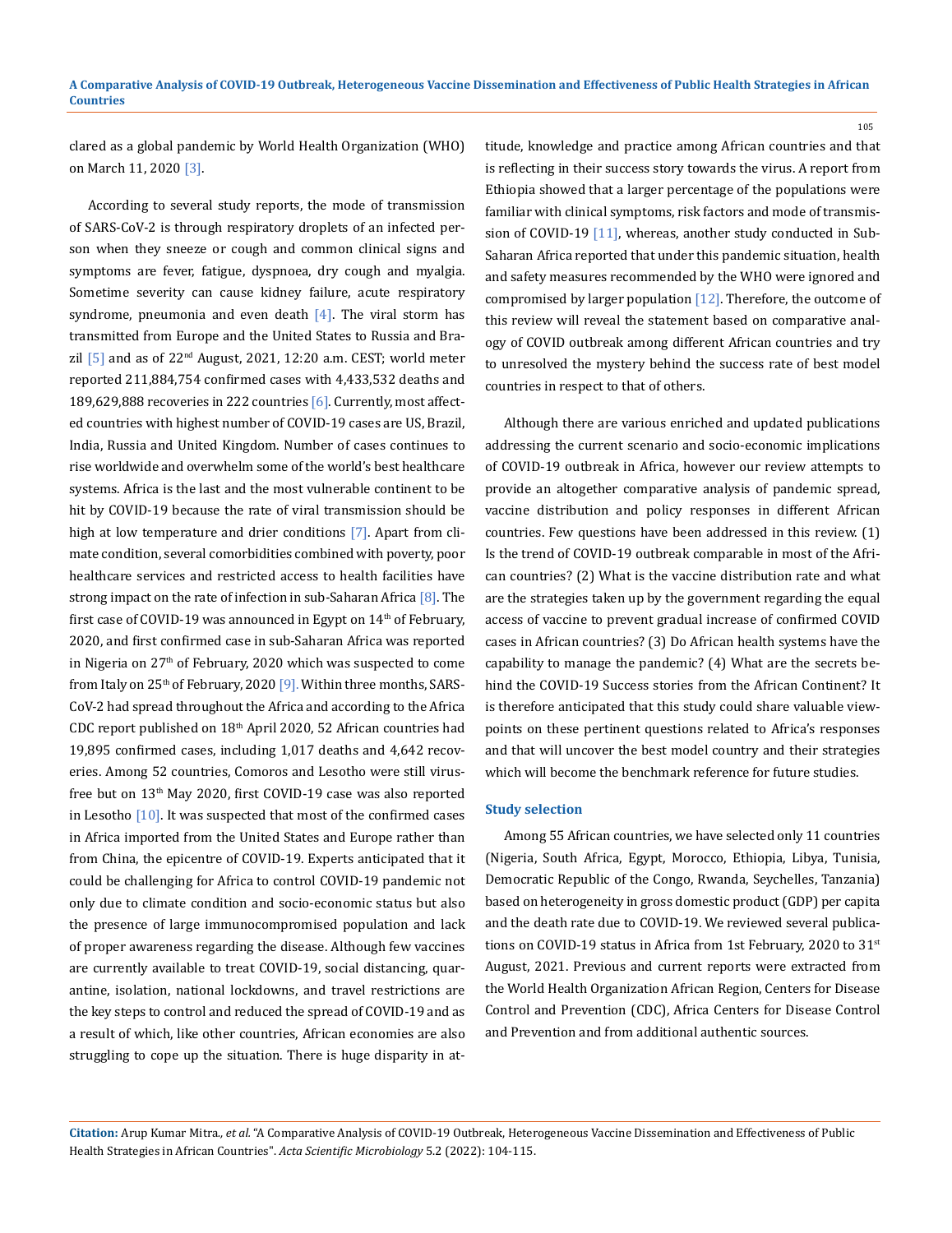## **Epidemiological profile of COVID-19 pandemic in Africa**

The prevalence of COVID-19 pandemic is highly heterogeneous and is considered one of the biggest pandemic to humans. According to the latest report published by World health organization, Regional office for Africa-15<sup>th</sup> August, 2021, 17:00 GMT, 47 countries are being affected by COVID-19 and majority of cases are asymptomatic [13]. Based on currently available data, 43% and 30% of confirmed cases are from Southern and Northern Africa regions respectively. First confirmed case was reported from Egypt and then in Algeria on 25<sup>th</sup> February, followed by Nigeria on 27<sup>th</sup> of February [14]. Other African countries announced their first COVID cases in March [15]. According to worldmeter info-August 25, 2021, 18:41 GMT, 5 out of 58 countries include South Africa (confirmed cases = 2,722,202, deaths = 80,469), Morocco (confirmed cases = 829,137, deaths = 12,079), Tunisia (confirmed cases =  $647,483$ , deaths = 22,860), Libya (confirmed cases = 300,455, death = 4,126), and Ethiopia (confirmed cases = 297,997, deaths = 4,580) are the most affected countries so far in Africa. This is mysterious that countries with higher values of GDP show high rate of incapability in COV-ID-19 control (Figure 1 A, B). More than half of the total confirmed cases in Africa are covered by these 5 countries and more than two-thirds of all reported deaths in Africa are accounted by South Africa, Egypt and Tunisia [16]. Two out of 11 countries selected in your study show huge heterogeneity in COVID spread. Maximum numbers of confirmed cases are reported from South Africa whereas; Tanzania till now shows lower number of COVID cases. A heterogeneous spread of COVID-19 from February, 2020 to August, 2021 was observed for 11 African countries (Figure 1C).

106



**Figure 1:** Comparison of Gross domestic product (GDP), Total confirmed COVID cases, deaths and recoveries and Month-wise trend of COVID-19 cases in 11 African countries (A) The bar graph represents GDP by countries (B) The plot indicates total number of COVID cases along with the number of deaths and recovered (C) The line graph portrays month-wise total coronavirus cases.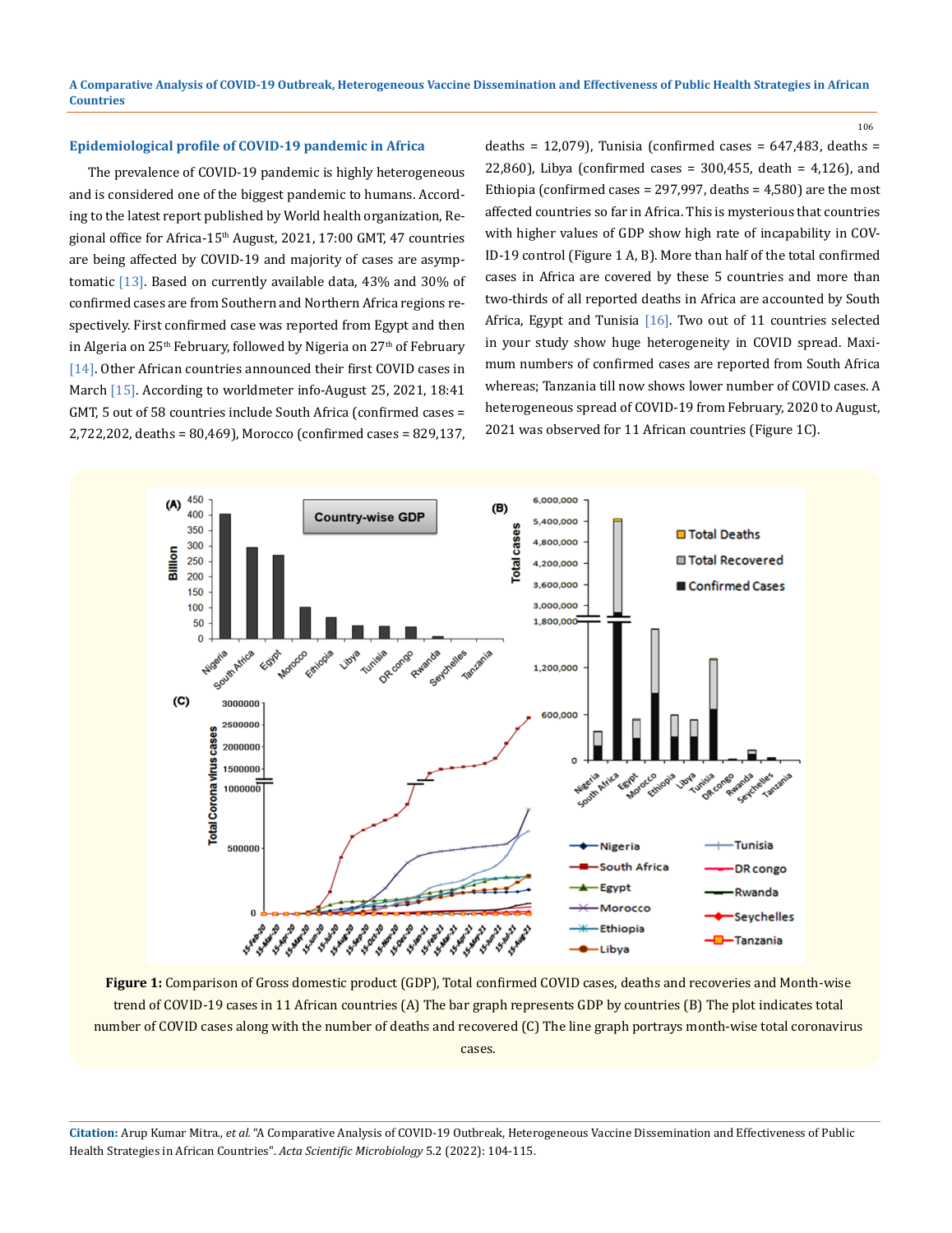#### **Nigeria**

SARS-CoV-2 virus came from Italy in Nigeria on 27<sup>th</sup> February, 2020 [17]. Immediately, the Federal government of Nigeria restricted the entry in the five international airports on 28<sup>th</sup> January 2020 to prevent the spread of coronavirus  $[18]$ . In addition, Nigeria Centre for Disease Control also announced to set up a Coronavirus Preparedness Group to diminish the effect of the virus [19]. Nigeria government announced total lockdown and banned all public gathering from March, 2020 and as of 27<sup>th</sup> August 2021, 2,727,834 tests were done by Nigeria government. It is very unfortunate to know that many Nigerians still believe the virus is a scam and the number of cases recorded in the first wave of the pandemic was exaggerated to get more funds for states to enrich own official department [20]. Many of them overrule the health requirements and WHO's guideline and as a result of which till now 618 new cases were recorded from Nigeria as per the report published on  $27<sup>th</sup>$  August, 2021 [21].

#### **South Africa**

In South Africa, first known COVID-19 case was noticed in a male patient who was returning from Italy on 5<sup>th</sup> March, 2020 [22] and on 23<sup>rd</sup> march, they announced national lockdown. Unfortunately, after May, 2020, the national restriction was lowered to alert level 1 from alert level 4 as per the order given by the President of South Africa [23] and as a result of this mistake, South Africa again experienced a second wave of SARS-CoV-2 infections on December, 2020 [24]. During the time of February to March 2021, South Africa decided to unrestricted their lockdown structure and start vaccination program and as a consequence, delta variant as well as third wave of COVID-19 pandemic was hit the population on  $31^{st}$  May, 2021 [25]. Delta variant is becoming the dominant strain and as of  $21<sup>st</sup>$  August, 2021, the death rate has exceeded gradually in South Africa due to insufficient beds, oxygen and overwhelming health service. Apart from their drawbacks, South Africa started testing people for SARS-CoV-2 more efficiently from 28<sup>th</sup> January, 2020 by the help of National Institute for Communicable Diseases (NICD), state hospitals, National Health Laboratory Service (NHLS), many private clinical pathology laboratories and private sector  $[26,27]$ . By 28<sup>th</sup> June 2020, 1567084 tests had been performed and then the private sector had overtaken the public sector to increase the test number. By  $27<sup>th</sup>$  August 2021, the total number of tests was 16,292,228. In addition to many good aspects, 12,045 new COV-

ID-19 cases were still shown on 27<sup>th</sup> August, 2021 in South Africa due to several loopholes [21].

## **Egypt**

The first case in the Egypt was confirmed on  $14<sup>th</sup>$  February, 2020. The strain came from China [29]. Total number of 3,068,679 samples was diagnosed for SARS-CoV-2 virus and based on the report published on 27<sup>th</sup> August 2021, 234 new cases were reported from this country [21].

## **Morocco**

The first COVID-19 case in the Morocco was detected on 22<sup>nd</sup> March, 2020 in a person returning from Italy [29]. Total number of 8,845,243 samples was diagnosed for SARS-CoV-2 virus and as of 27th August 2021, 6863 new cases were reported from this country [21].

#### **Ethiopia**

The first COVID-19 case in the Ethiopia was confirmed on  $13<sup>th</sup>$ march, 2020 in a Japanese citizen [30]. Initially, Ethiopian government shown causality but after that they announced lockdown and Ethiopian airlines suspended all flights from 30 affected countries. Total 3,210,062 peoples had been tested till date and as of  $27<sup>th</sup>$  August 2021, 1458 new cases were reported from the Ethiopia [21].

#### **Libya**

Libya is extremely vulnerable to the pandemic due to the Second Libyan Civil War [31]. Before the pandemic outbreak in Libya, the UN-recognised Government of National Accord announced total lockdown, closed the country's borders, suspended flights and banned foreign nationals from entering the country as their healthcare system was already on the verge of collapse. The first confirmed case was recorded on 24<sup>th</sup> March, 2020 in a person returning from Saudi Arabia [32]. Total number of 1,503,172 samples was tested and based on the report published on 27<sup>th</sup> August 2021, 1613 new cases were reported from this country  $[21]$ .

#### **Tunisia**

The first case in the Tunisia was confirmed on 2<sup>nd</sup> March, 2020. The transmission rate is significantly higher in this country but Tunisia recorded zero cases on 10<sup>th</sup> May, 2020 [33]. Unfortunately, after May month, number of confirmed cases again started to rise and as of 27<sup>th</sup> August 2021, 3763 new cases were reported from

**Citation:** Arup Kumar Mitra*., et al.* "A Comparative Analysis of COVID-19 Outbreak, Heterogeneous Vaccine Dissemination and Effectiveness of Public Health Strategies in African Countries". *Acta Scientific Microbiology* 5.2 (2022): 104-115.

107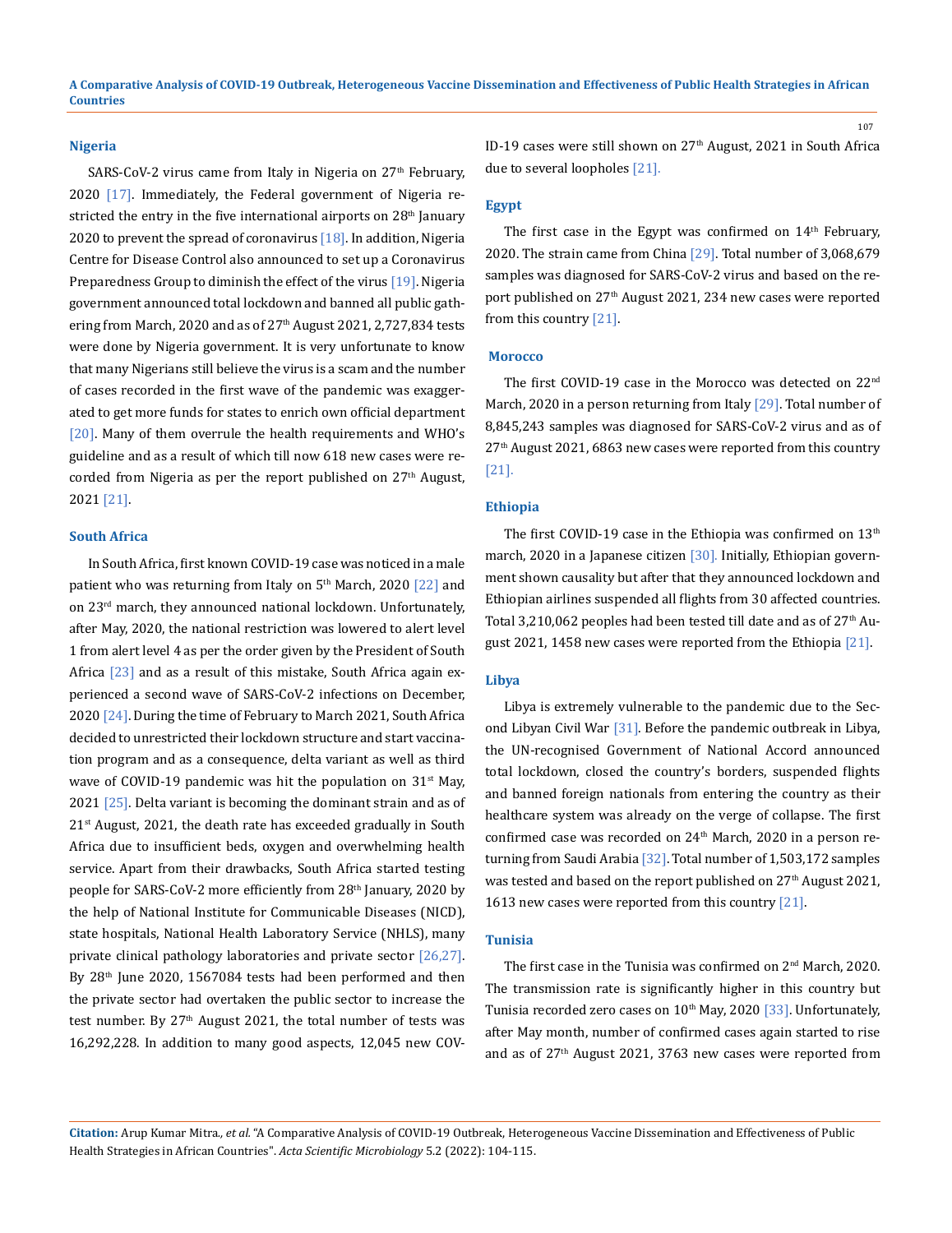this country. Total number of 2,536,711 samples was diagnosed for SARS-CoV-2 virus [21].

### **Democratic Republic of the Congo**

The first COVID-19 case in the Democratic Republic of the Congo (DRC) was confirmed on 10<sup>th</sup> march, 2020. The Democratic Republic of the Congo is one of the poorest countries in the world, and their health care system is limited. Under this circumstance, COVID-19 crisis began along with Ebola epidemic  $[34]$ . President of the DRC ordered to close all borders, Schools, restaurants, places of worship, bars and flights  $[35]$ . Total 188,207 peoples had been tested till date and on  $27<sup>th</sup>$  July 2021, the delta variant had been identified in 76% of samples  $[36]$ . As of 26<sup>th</sup> August 2021, 40 new cases were reported from the DRC [21].

#### **Rwanda**

The first case in the Rwanda was confirmed on  $14<sup>th</sup>$  March, 2020  $\left[37\right]$ . This country has organized health care system, rapid testing procedure and trustable medical authority. Total number of 2,377,122 samples had been tested and 522 new cases were recorded on  $27<sup>th</sup>$  August, 2021 [21]. Government of Rwanda has taken rapid action to control the spread of coronavirus. In addition to the lockdown, Rwanda National Police started to use the drones to deliver precaution messages to the Rwanda communities [38]. Despite all the limitations and lack of resources, Rwanda was able to control the pandemic situation effectively and as a result, they have received international praise for efficiency.

#### **Seychelles**

First two confirmed COVID cases were reported from Seychelles on 14<sup>th</sup> March, 2020 in patients coming from Italy [39]. Seychelles announced full lockdown and imposed all possible restriction. It will be the first country in the Eastern Africa Region to reopen its museum during the pandemic. All international travelling was banned by government and they announced that all arriving passengers need to present a recent negative PCR test, and test negative again on their sixth day in Seychelles [40]. Total number of 21,504 samples was diagnosed for SARS-CoV-2 virus and as of 26<sup>th</sup> August 2021, 183 new cases with no death were reported from this country [21].

## **Tanzania**

The first COVID-19 case in the Tanzania was confirmed on  $16<sup>th</sup>$ march, 2020 [41]. Suddenly, Tanzania authority stopped reporting case numbers in May, 2020 and, President of Tanzania declared this country as a COVID-free country on  $8<sup>th</sup>$  June, 2020. This country shut down all COVID-19 test centre and patients with any COV-ID-related symptoms have been denied for testing. In the first week of 2021, when 3 persons returning from Tanzania tested positive [42], Tanzania government was requested by WHO to start reporting COVID-19 cases, share data, follow all health restrictions and prepare the platform for vaccination  $[43]$ . From the time of  $21^{st}$ February 2021, President of this country had started to request Tanzanians to take precautions against the spread of SARS-CoV-2. They don't even disclose the data regarding COVID-testing. As of 10th August 2021, 350 new cases were reported from Tanzania [21].

108

Although the fundamental cause for the heterogeneity of CO-VID-19 cases among different African countries remains unknown, experts highlight few facts including the timing of the SARS-CoV-2 virus outbreak, dissimilar preparedness and response, experience from the previous pandemics, diverse health care systems for testing and treatment, demographic and environmental factors, host genetics and social factors. Apart from these, another key factor related to the heterogeneity of COVID-19 outbreak is the rate of immunization of African population by vaccination agenda.

## **COVID-19 vaccine dissemination, access, policies and challenges in Africa**

The World Health Organization (WHO) in Africa and Africa Center Disease Control (Africa CDC) have begun vaccination programs in many African countries to ensure equal access to the COVID-19 vaccines as several African regions are still suffering from the viral load and lack of effective strategies regarding vaccine distribution. As of 5th July 2021, vaccination movements had began in 51 African countries with 36.5 million people getting at least one dose [44]. Africa CDC has requested the international community to come together and help poor African countries with COVID-19 vaccines as many of them cannot afford the vaccine due to its costs and other negative factors. Over 10 vaccines are currently circulating among selected 11 African countries. Notable characteristics of popular vaccines, percentage of population immunized by doses of vaccine, vaccination phase of all circulated vaccines in 11 African countries are tabulated in table 1.

Trust in the vaccines is very important, and is vitally dependant on the capability of governments to circulate the benefits, safety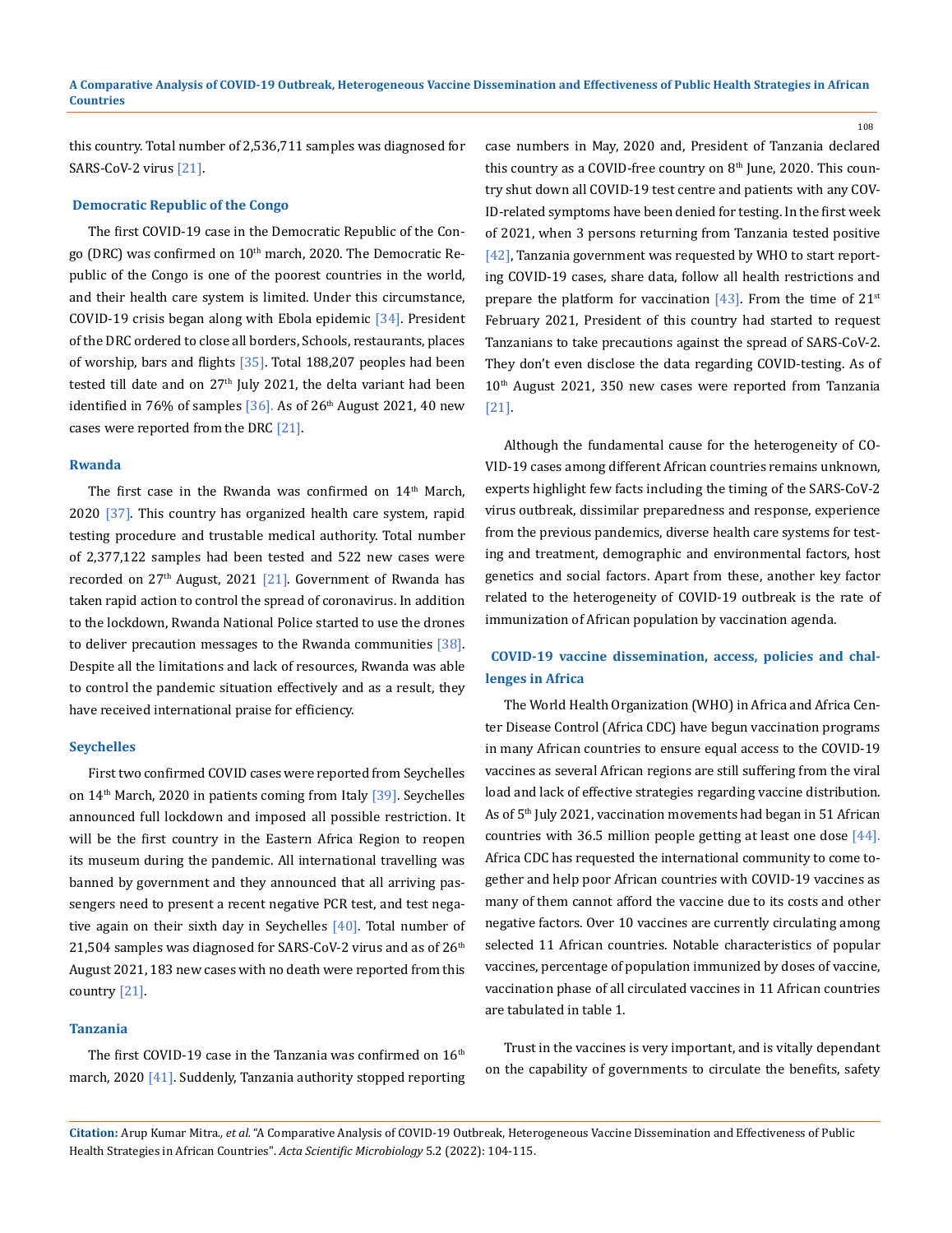|                               |                         |                                  |                                                                             |                                          |                                             |                                                 |                                                       | 109                       |
|-------------------------------|-------------------------|----------------------------------|-----------------------------------------------------------------------------|------------------------------------------|---------------------------------------------|-------------------------------------------------|-------------------------------------------------------|---------------------------|
| <b>Country</b><br><b>Name</b> | <b>Vaccine</b>          | <b>Vaccine</b><br><b>Biology</b> | <b>Manufacturer</b>                                                         | <b>Vaccination</b><br>initiation<br>date | $%$ of<br>population<br>given first<br>dose | $%$ of<br>population<br>given<br>second<br>dose | <b>Total doses</b><br>administrated<br>up to 28/08/21 | Vacci-<br>nation<br>phase |
| South Africa                  | Johnson and<br>Johnson  | Viral vector                     | JanssenPhar-<br>maceuticals                                                 | 17/02/21                                 | 5.7%                                        | 9.3%                                            | 11,924,972                                            | 3                         |
|                               | Pfizer-BioN-<br>Tech    | mRNA                             | BioNTech                                                                    |                                          |                                             |                                                 |                                                       |                           |
| Nigeria                       | Oxford-Astra-<br>Zeneca | Viral vector                     | Oxford Uni-<br>versity and<br>AstraZeneca                                   | 05/03/21                                 | 0.54%                                       | 0.67%                                           | 3,967,013                                             | $\mathbf{1}$              |
|                               | Sputnik V               | Viral vector                     | Gamaleya<br>Research<br>Institute of<br>Epidemiology<br>and<br>Microbiology |                                          |                                             |                                                 |                                                       |                           |
|                               | Moderna                 | modRNA                           | Moderna,<br>NIAID and<br><b>BARDA</b>                                       |                                          |                                             |                                                 |                                                       |                           |
|                               | Pfizer-BioN-<br>Tech    | mRNA                             | BioNTech                                                                    |                                          |                                             |                                                 |                                                       |                           |
| DRC                           | Oxford-Astra-<br>Zeneca | Viral vector                     | Oxford<br>University and<br>AstraZeneca                                     | 19/04/21                                 | 0.082%                                      | 0.01%                                           | 87,910                                                | $\mathbf{1}$              |
| Tunisia                       | Sputnik V               | Viral vector                     | Gamaleya<br>Research<br>Institute of<br>Epidemiology<br>and<br>Microbiology | 13/03/21                                 | 16%                                         | 15%                                             | 5,134,991                                             | $\mathbf{1}$              |
|                               | Pfizer-BioN-<br>Tech    | $\operatorname{mRNA}$            | BioNTech                                                                    |                                          |                                             |                                                 |                                                       |                           |
| Ethiopia                      | Oxford-Astra-<br>Zeneca | Viral vector                     | Oxford<br>University and<br>AstraZeneca                                     | 13/03/21                                 | $\overline{\phantom{a}}$                    | $\overline{\phantom{a}}$                        | 2,394,866                                             | $\mathbf{1}$              |
|                               | Sinopharm               | Inactivated<br>Virus             | Sinopharm's<br>Beijing<br>Institute of<br>Biological<br>Products            |                                          |                                             |                                                 |                                                       |                           |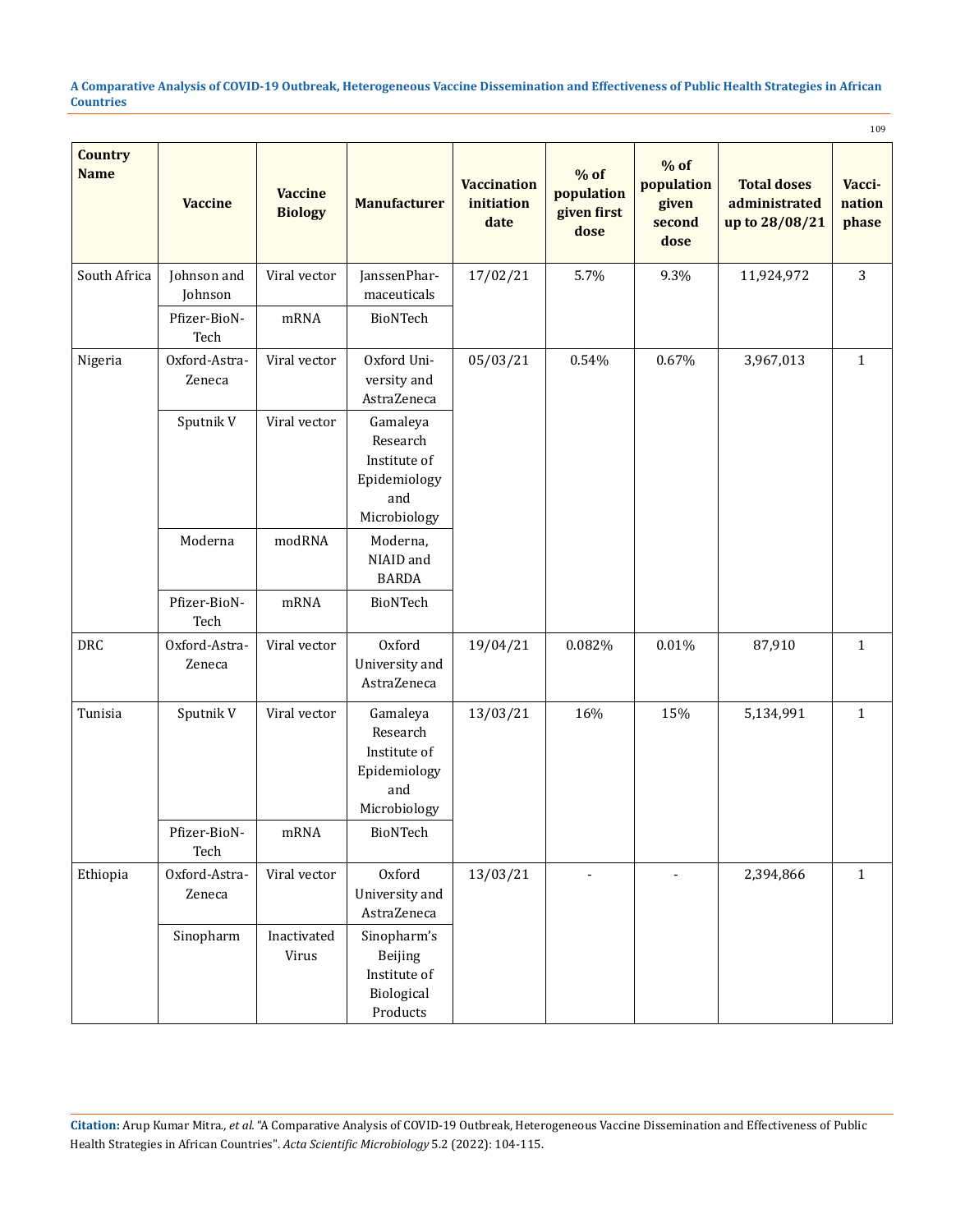|            |                                |                      |                                                                             |          |       |                          |            | 110          |
|------------|--------------------------------|----------------------|-----------------------------------------------------------------------------|----------|-------|--------------------------|------------|--------------|
| Egypt      | Sinopharm                      | Inactivated<br>Virus | Sinopharm's<br>Beijing<br>Institute of<br>Biological<br>Products            | 24/01/21 | 2.1%  | 2.8%                     | 8,004,586  | $\mathbf{1}$ |
|            | Oxford-Astra-<br>Zeneca        | Viral vector         | Oxford<br>University and<br>AstraZeneca                                     |          |       |                          |            |              |
|            | Sinovac                        | Inactivated<br>Virus | Sinovac<br>Biotech                                                          |          |       |                          |            |              |
|            | Sputnik V                      | Viral vector         | Gamaleya<br>Research<br>Institute of<br>Epidemiology<br>and<br>Microbiology |          |       |                          |            |              |
| Morocco    | Oxford-Astra-<br>Zeneca        | Viral vector         | Oxford<br>University and<br>AstraZeneca                                     | 28/01/21 | 10%   | 38%                      | 32,541,843 | $\mathbf{1}$ |
|            | Sinopharm                      | Inactivated<br>Virus | Sinopharm's<br>Beijing<br>Institute of<br>Biological<br>Products            |          |       |                          |            |              |
|            | Pfizer-BioN-<br>Tech           | mRNA                 | BioNTech                                                                    |          |       |                          |            |              |
| Tanzania   | CoronaVac                      | Inactivated<br>Virus | Sinovac<br>Biotech                                                          | 06/07/21 | 0.36% | $\overline{\phantom{a}}$ | 218,621    |              |
|            | Janssen<br>COVID-19<br>vaccine | Viral vector         | Janssen<br>Pharmaceuti-<br>cals                                             |          |       |                          |            |              |
| Libya      | Oxford-Astra-<br>Zeneca        | Viral vector         | Oxford<br>University and<br>AstraZeneca                                     | 11/04/21 | 11%   | 0.75%                    | 1,022,882  |              |
|            | Sputnik V                      | Viral vector         | Gamaleya<br>Research<br>Institute of<br>Epidemiology<br>and<br>Microbiology |          |       |                          |            |              |
|            | CoronaVac                      | Inactivated<br>Virus | Sinovac<br>Biotech                                                          |          |       |                          |            |              |
| Seychelles | <b>BBIBP-CorV</b>              | Inactivated<br>Virus | Sinopharm's<br>Beijing<br>Institute of<br>Biological<br>Products            | 10/01/21 | 4.1%  | 70%                      | 143,490    |              |
|            | Oxford-Astra-<br>Zeneca        | Viral vector         | Oxford<br>University and<br>AstraZeneca                                     |          |       |                          |            |              |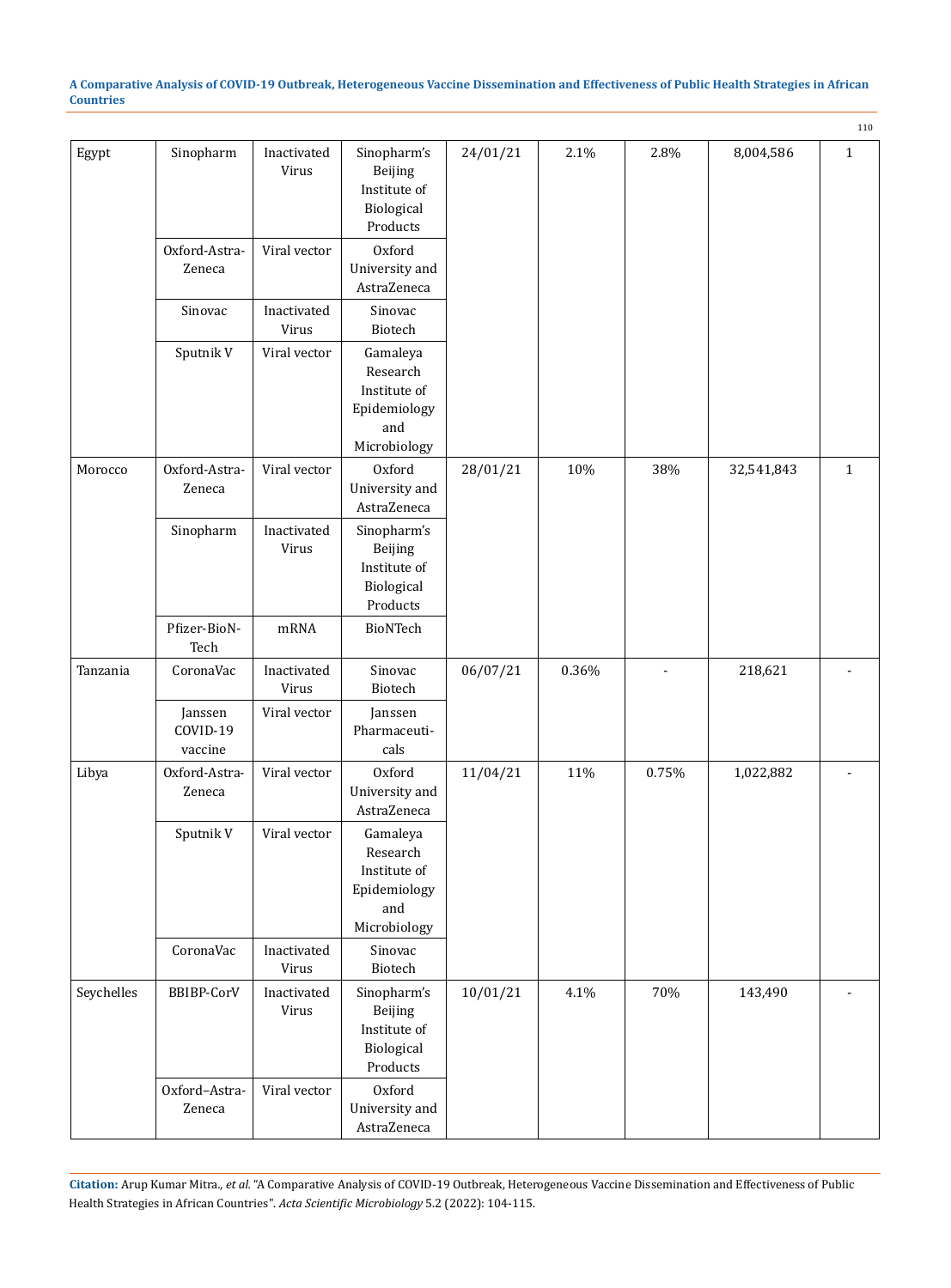|        |               |              |                |          |      |         |           | 111 |
|--------|---------------|--------------|----------------|----------|------|---------|-----------|-----|
| Rwanda | Oxford-Astra- | Viral vector | Oxford         | 05/03/21 | 5.7% | $3.6\%$ | 1,723,562 |     |
|        | Zeneca        |              | University and |          |      |         |           |     |
|        |               |              | AstraZeneca    |          |      |         |           |     |
|        | Pfizer-BioN-  | mRNA         | BioNTech       |          |      |         |           |     |
|        | Tech          |              |                |          |      |         |           |     |

**Table 1:** Comparison of individual vaccine biology, percentage of population immunized by  $1<sup>st</sup>$  and  $2<sup>nd</sup>$  doses of vaccine, vaccination phases of all circulated vaccines in 11 African countries. (Source: https://graphics.reuters.com/world-coronavirus-tracker-and-maps/ vaccination-rollout-and-access/, https://ourworldindata.org/covid-vaccinations?country=).

and effectiveness of vaccination. To achieve the herd immunity, 60-70% of the population needs to be vaccinated. The percentage of vaccination coverage is highly heterogeneous in Africa, ranging from  $0\%$  (in six countries) to  $66\%$  (in the Seychelles)  $[45]$ . Africa CDC introduces advanced policies, increases coordination with International domain and they are trying to mobilize resources to increase vaccine supply and the coverage of vaccine distribution. The COVAX Facility is co-led by Gavi, CEPI, WHO and UNICEF whose aim is to accelerate the development and manufacture capacity of CO-VID-19 vaccines. Most of the African countries has so far invested a large amount and got their vaccines from the Serum Institute of India under the COVAX scheme. Unfortunately, Africa was facing shortage of vaccine as India halted vaccine exports in response to its own urgent needs.

In Nigeria, the AstraZeneca/Oxford and Johnson and Johnson vaccines have started to roll out in 36 states of the country in less than two months after arrival from the Serum Institute of India (SII), from Mumbai to Abuja through COVAX facility [46]. National Primary Health Care Development Agency (NPHCDA) has initiated vaccination among frontline healthcare workers and people at higher risk in Nigeria. This country is the first one receiving the doses from COVAX due to their excellent level of preparedness (national vaccination plans, cold chain infrastructure, stockpiling of half a billion syringes, masks, gloves, safety boxes etc.). Infection and death rate continue to rise in Nigeria as conspiracy theories, misinformation about COVID vaccination and religious believe have spread in Nigeria strongly, especially in the rural area. Although initially South Africa had been slow to administer AstraZeneca COVID-19 vaccines due to concerns about its efficacy against emerging variants, after receiving the Johnson and Johnson vaccine they started to conduct the vaccination program effectively. Johnson and Johnson and Pfizer–BioNTech vaccine appeared to be 57% and 100% effective in South Africa respectively. Government

of South Africa set a target to build up herd immunity in 67% of population by rolling out of vaccine. Frontline health workers were targeted first for vaccination and more than 40 million people will be immunized in near future by the provincial departments, district health teams and the private health sector. Three platforms are established by South Africa. The first is a work-based vaccine programme for public and private hospital staff. Second is an outreach based vaccination programme and thirdly, they would like to establish vaccination centres in remote areas. Based on the South African Bill of Rights (section 36), they are going to introduce a mandatory vaccination policy to save life, reduce public risk as the majority of deaths in South Africa are occurring among the unvaccinated. On other hand, DRC is suffering from lower rate of vaccination due to poor healthcare infrastructure, political instability and spread of misinformation. Currently, Tunisia suffered from high infection rate and political instability but they had administrated all the doses of COVID-19 vaccine so far received by them. On August 2021, Tunisia launched vaccination drive for over 40 ages. However they don't have optimal management system, they are trying to achieve their vaccination goal soon. Ethiopian government and National Deployment and Vaccination Plan (NDVP) organized few campaign where they highlighted the use of face mask, hand hygiene and others precautions along with vaccination and they aim to vaccinate 20% of their population by the end of 2021 with the help of COVAX facility. On the other hand, the Ministry of Health and Population of Egypt guides on rising vaccination rates and more than 400 vaccination centers opened where vaccination is accessible not only to Egyptians, but to all people in Egypt, including refugees and migrants. In Morocco, 12 to 17-year-olds children are now eligible to receive COVID-19 vaccine doses. They open smart vaccination center using digitalization platform where citizens can track their vaccination process, from registration to receipt of their second dose, by scanning a QR code using their phone. This digi-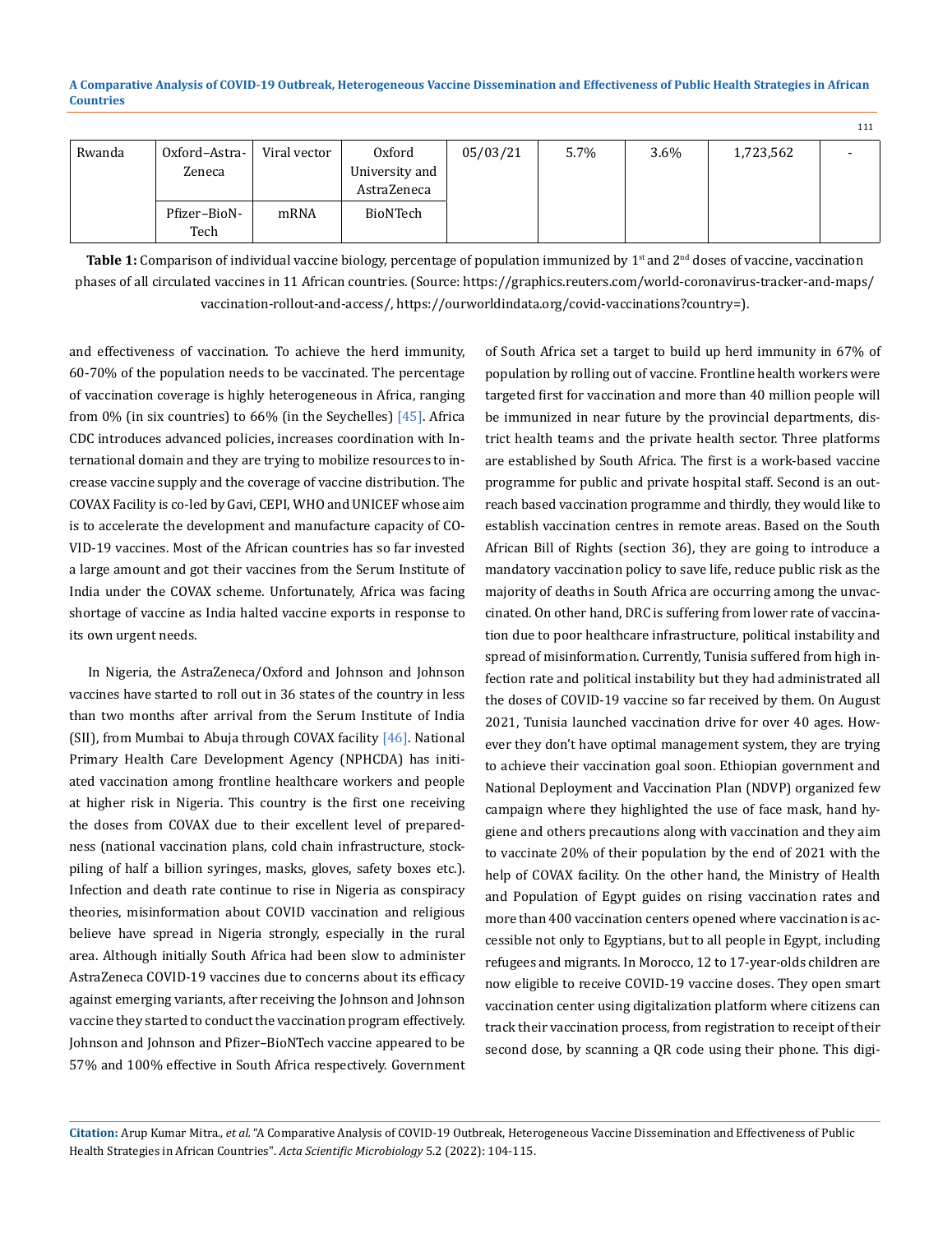tal process helps the Morocco to administer most vaccine doses of any country in Africa. Vaccination process was lodged in Tanzania up to February, 2021. They had no plan to accept COVID-19 vaccine. Health minister and the ex-President of this country warned journalists about reporting unofficial figures on COVID-19 disease and they stopped releasing official COVID-19 statistics. They circulated that vaccination are dangerous for population and declared the country as a COVID-19 free country because of God's intervention. This is very unfortunate that they are hiding their all data and increasing the life risk of Tanzanians  $[47]$ . However new President of Tanzania urged all Tanzanians to get vaccinated and requested to release the correct data of COVID-19. COVID-19 vaccines effectively started to rollout in Libya by the help of Japan whereas, Seychelles did not collaborate with the COVAX facility programme due to its high cost of embarking but, they received the support from few international partners. The Health Minister of this country decided to vaccinate 18 to 60 years of age's people with the SINOPHARM vaccine and people above the age of 60 years will be vaccinated by COVISHIELD (Oxford AstraZeneca) vaccine. Seychelles established the National Technical Working Group (NTWG) and 7 thematic groups were established for effective vaccination. They have a wellfunctioning monitoring system for adverse events following routine immunization (AEFI) and vaccine safety issues. Although Seychelles is the most vaccinated country in the world, currently more COVID-19 cases are relapsing in the country which might be due to the lower affectivity of Sinopharm vaccine  $[48]$ . Besides, Rwanda, a poor country by all measures, started third phase of COVID-19 vaccination using the Pfizer vaccine where they are targeting adults 18 year. Rwanda arranged mobile teams those were moving door to door to vaccinate older people. The rate of hospital admissions and new cases has been reduced slightly due to their scientific strategy and noticeable efficiency in controlling pandemic situation.

## **Learning from the best: Predicting Africa's model country responding best to the COVID crisis**

Depending on efficient policy of COVID-19 vaccination or effort to stop the pandemic, the most secured countries of Africa under COVID-19 outbreak were highlighted in this study. High vaccination rates or high income are not proportionally associated with better disease management. Success story of any country should depend not only on its population, but also on other factors such as health infrastructure, preparedness, rate of disease transmission, strict regulation under government policy, stringency index etc. According to the "Covid Performance" index published by the Lowy Institute, the Australian think-tank, Rwanda's efforts to tackle pandemic crisis was recognized internationally and they have received international praise for efficiency but, as per GDP data, Rwanda is a poor country in Africa. In spite of being a low income country, they have organized health care system, rapid testing procedure and trustable medical authority. Rwanda increased its testing capacity immediately and over 4,000 tests were performed on daily basis and up to  $1,012,451$  tests were done by  $1^{st}$  March, 2021. The remarkable effort has directed the country to being ranked first in Africa and sixth globally in managing the pandemic crisis [49]. Rwanda uses bracelet on COVID-positive patient's hand to track their movement so that they are unable to move elsewhere and infect healthy persons. The Robotic treatment of this country is an incredible example for richer country. The five human-size robots installed in July 2020 to reduce the risks for health-workers and by February, 2021 they deployed three more UV-robots to disinfect hospitals and public places. The death per capita in Rwanda is the lowest in respect to that of others low, middle or high-income countries with well established health system.

112

After Rwanda, another country responding well to tackle the COVID situation is Seychelles. This country has become known as the world's most vaccinated country for COVID-19. As per the report published on 26th August 2021, there was no report of deaths among fully vaccinated people due to COVID-19. Although Seychelles has well-functioning monitoring system, this most-vaccinated nation has experienced a spike in new COVID cases. The reason might be the dominance of new variants or in effectivity of administrated vaccine due to mass failures of the cold-chain logistics needed for transport and storage of vaccine.

On the other hand, Tunisia's good result regarding vaccination surprised everyone even though they don't have optimal health care system. This country imposes enforced quarantine on all visitors who have not been fully vaccinated. Currently, Tunisia suffered from high fatality rate due to oxygen shortage and sudden disorganization in vaccination policy.

A very unfortunate situation was observed for Tanzania. The underlying cause behind the low number of COVID cases in Tanzania is their hiding tendency. WHO still has no authentic data from Tanzania on its fatality rate and COVID response. Experts suspected that there might be a chance of hidden epidemic too.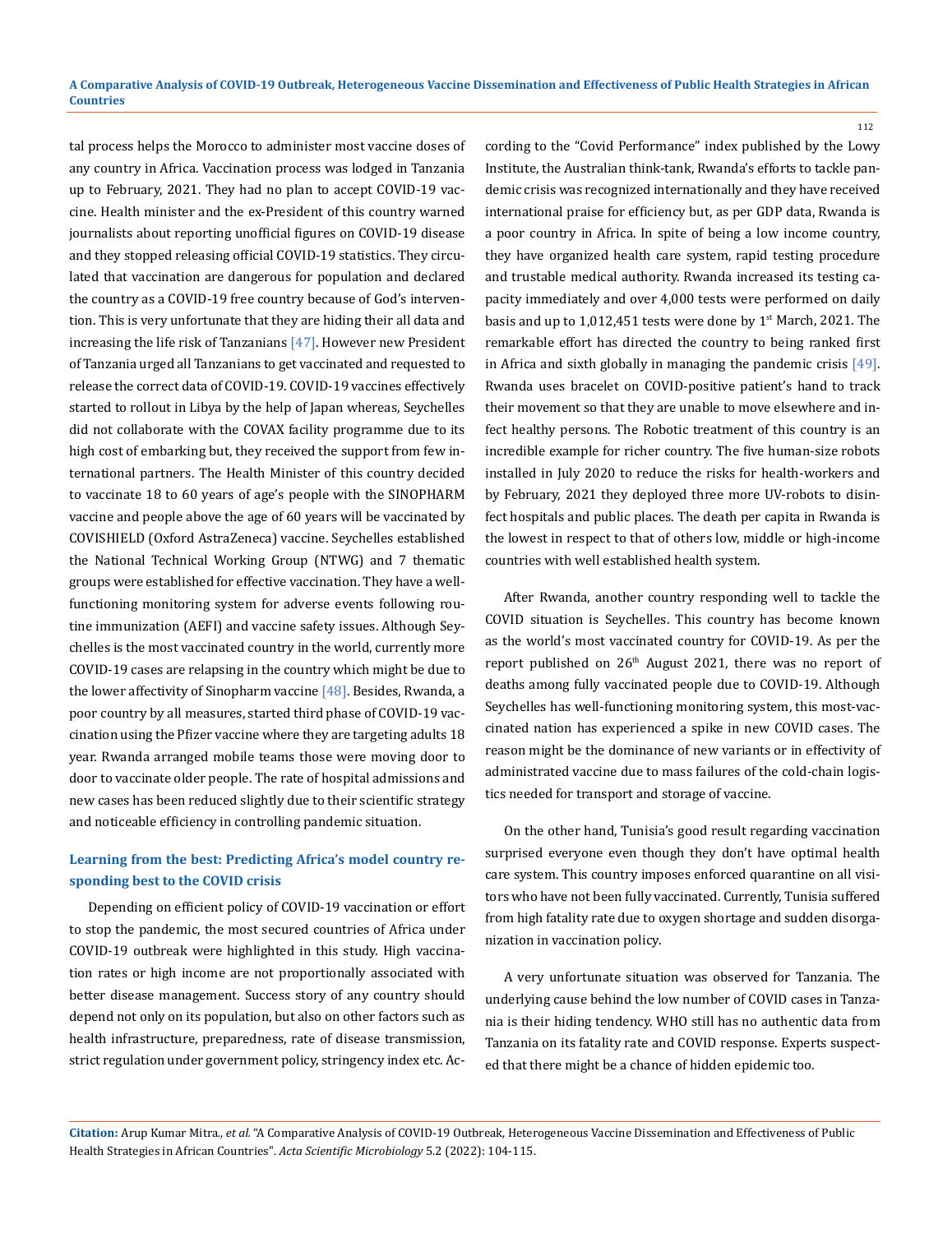In spite of being a high income country, South Africa is suffering the most from COVID-19 crisis. The reasons include larger population, causality of high percentage of younger population, lack of strategy and missteps regarding vaccination apart from its dependency on the fragile COVAX arrangement, sudden unplanned halting of vaccine roll-out system, refuse the use of NOVAVAX, limited vaccination centre. Morocco achieved highest vaccination rates in the first phase  $[50]$  but after that they started to relax restrictions for fully vaccinated citizens and resume international flights and as a result of which COVID cases have become increased gradually. Countries that rank below average more or less for the above mentioned reasons are Ethiopia, Nigeria, Morocco, Libya and lastly, South Africa (Figure 2 A, B).



**Figure 2:** Population distribution and ranking of 11 African countries based on their success in pandemic crisis (A) The graph indicates the population distribution in 11 African countries (B) Countries with their rank based on their response to COVID-19.

## **Conclusion**

The COVID-19 pandemic has taught us key lessons about drastic change of situation, crisis, importance of health, communication, misinformation, preparedness. Worldwide scenario from February 2020 indicated that case fatality rate (the ratio between number of deaths and number of confirmed cases) is fickle. The country that is the best today may be the worst tomorrow. South Africa is suffering most whereas, Rwanda is responding best to cope up the pandemic crisis. As for example, taking the lesson from 2020-2021, South Africa has began to rectify their strategies. They are planning to purchase the updated vaccines which could be effective against the variants of concern. WHO Africa's coordinator for immunization and vaccines development stated that African nations had damaged arround 450,000 vaccine doses due to lack of storage and distribution planning whereas, many African's countries shown effective strategy and noticeable preparedness regarding vaccination and disease control. Therefore, our review provides a firm knowledge about the successful policy, missteps and ambiguities in the disease management based on comparative analysis in 11 different African countries. This will provide useful clues for reorganizing decision, interpretation of successful strategic plan and overcoming obstacles in the near desired future.

113

### **Summary**

The entire globe is suffering from COVID-19 pandemic. In Africa, where the pandemic is expanding, there are major loopholes in resources, health-care infrastructure, and response capacity. Here we summarized (a) the COVID-19 outbreak and the state of public health infrastructure in 11 African countries (b) the mode of heterogeneity in vaccine distribution and (c) the improved strategies of the roll-model African country to deal with the rampant COVID-19. We highlighted that many high-income countries like South Africa, Nigeria were unable to deal with the outbreak due to lack of planning, whereas Rwanda, Seychelles like low-income countries have taken action swiftly by activating necessary strategies. The findings of this review unpack broad lessons relating to Africa's capacity to combat the pandemic.

## **Acknowledgment**

PC is supported by CSIR-Direct SRF fellowships from CSIR. Special thanks to St. Xavier's College, Kolkata for giving me the opportunity for being a part of COVID study.

## **Disclosure Statement**

The authors declare no competing interests.

## **Bibliography**

- 1. Zhou P., *et al*[. "A pneumonia outbreak associated with a new](https://www.nature.com/articles/s41586-020-2012-7)  [coronavirus of probable bat origin".](https://www.nature.com/articles/s41586-020-2012-7) *Nature* 579.7798 (2020): [270-273.](https://www.nature.com/articles/s41586-020-2012-7)
- 2. World Health Organization. "WHO coronavirus disease (COV-ID-19) dashboard". World Health Organization, Geneva, Switzerland (2020).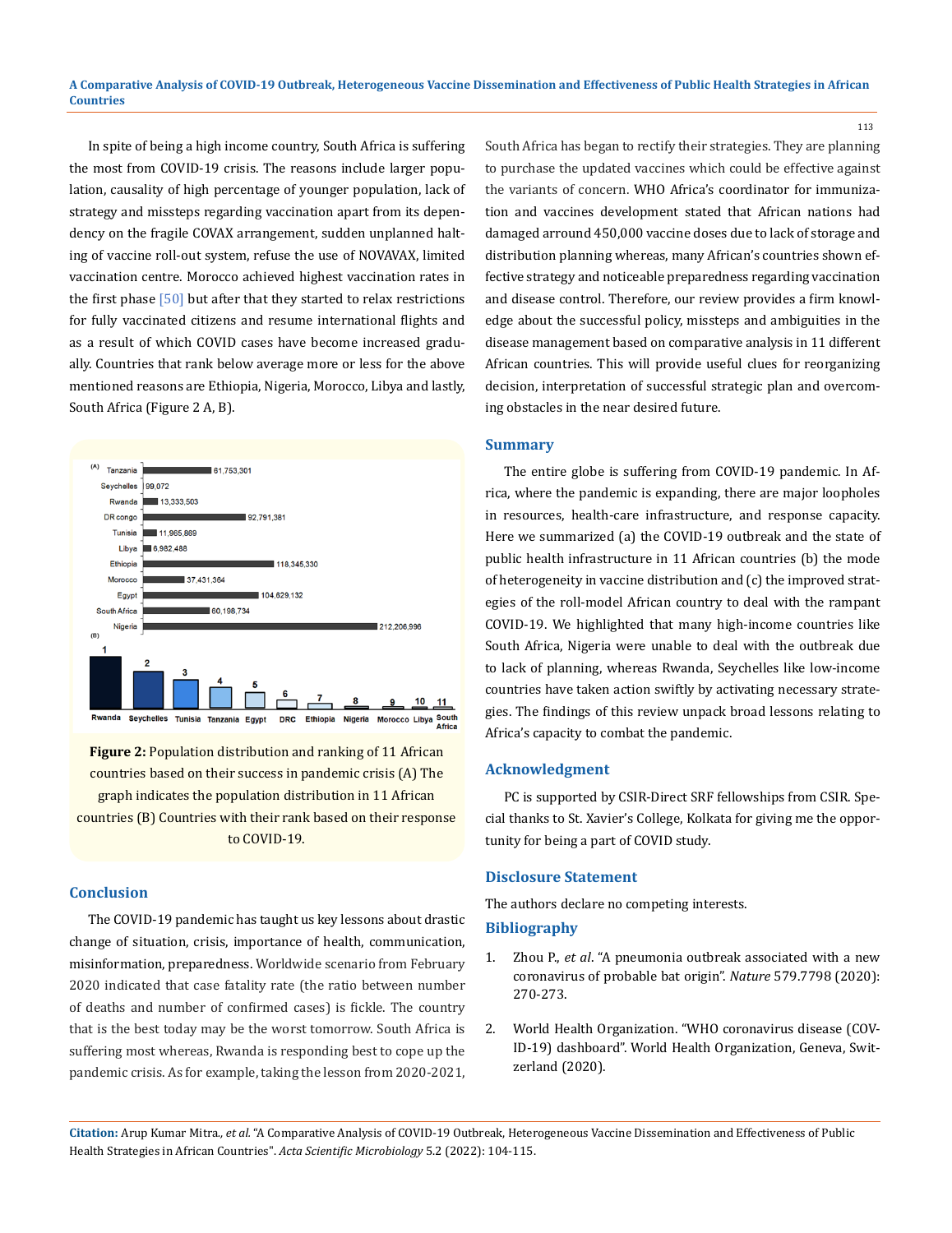- 3. Abdelhafiz AS., *et al*[. "Knowledge, Perceptions, and Attitude](https://link.springer.com/article/10.1007/s10900-020-00827-7)  [of Egyptians Towards the Novel Coronavirus Disease \(CO-](https://link.springer.com/article/10.1007/s10900-020-00827-7)VID-19)". *[Journal of Community Health](https://link.springer.com/article/10.1007/s10900-020-00827-7)* 45.5 (2020): 881-890.
- 4. [Dhand R and Li J. "Coughs and Sneezes: Their Role in Trans](https://www.atsjournals.org/doi/full/10.1164/rccm.202004-1263PP)[mission of Respiratory Viral Infections, Including SARS-CoV-2".](https://www.atsjournals.org/doi/full/10.1164/rccm.202004-1263PP)  *[American Journal of Respiratory and Critical Care Medicine](https://www.atsjournals.org/doi/full/10.1164/rccm.202004-1263PP)*  [202.5 \(2020\): 651-659.](https://www.atsjournals.org/doi/full/10.1164/rccm.202004-1263PP)
- 5. Wetsman N. "WHO declares the outbreak of the new coronavirus is a pandemic". *The Verge* (2020).
- 6. <https://www.worldometers.info/coronavirus/>
- 7. [El-Sadr WM and Justman J. "Africa in the Path of COVID-19".](https://pubmed.ncbi.nlm.nih.gov/32302075/)  *[New England Journal of Medicine](https://pubmed.ncbi.nlm.nih.gov/32302075/)* 383.3 (2020): 11.
- 8. Osseni IA. "COVID-19 pandemic in sub-Saharan Africa: preparedness, response, and hidden potentials. *Tropical Medicine and Health* 48.1 (2020): 1-3.
- 9. [NCDC. "First case of corona virus disease confirmed in Nige](https://ncdc.gov.ng/news/227/first-case-of-corona-virus-disease-confirmed-in-nigeria)[ria" \(2020\).](https://ncdc.gov.ng/news/227/first-case-of-corona-virus-disease-confirmed-in-nigeria)
- 10. [Coronavirus live updates. "Lesotho becomes last African na](https://www.aljazeera.com/news/2020/5/13/lesotho-becomes-last-african-country-to-record-coronavirus-case)[tion to report a coronavirus case". Los Angeles Times \(2020\).](https://www.aljazeera.com/news/2020/5/13/lesotho-becomes-last-african-country-to-record-coronavirus-case)
- 11. Kebede Y., *et al*[. "Knowledge, perceptions and preventive prac](https://journals.plos.org/plosone/article?id=10.1371/journal.pone.0233744)[tices towards COVID-19 early in the outbreak among Jimma](https://journals.plos.org/plosone/article?id=10.1371/journal.pone.0233744)  [university medical center visitors, Southwest Ethiopia".](https://journals.plos.org/plosone/article?id=10.1371/journal.pone.0233744) *PLoS One* [15.5 \(2020\): e0233744.](https://journals.plos.org/plosone/article?id=10.1371/journal.pone.0233744)
- 12. Akalu Y., *et al*[. "Knowledge, Attitude and Practice Towards CO-](https://pubmed.ncbi.nlm.nih.gov/32612371/)[VID-19 Among Chronic Disease Patients at Addis Zemen Hos](https://pubmed.ncbi.nlm.nih.gov/32612371/)pital, Northwest Ethiopia". *[Infection and Drug Resistance](https://pubmed.ncbi.nlm.nih.gov/32612371/)* 13 [\(2020\): 1949-1960.](https://pubmed.ncbi.nlm.nih.gov/32612371/)
- 13. [Tessema SK and Nkengasong JN. "Understanding COVID-19 in](https://doi.org/10.1038/s41577-021-00579-y)  Africa". *[Nature Reviews Immunology](https://doi.org/10.1038/s41577-021-00579-y)* 21 (2021): 469-470.
- 14. [WHO. "A second COVID-19 case is confirmed in Africa" \(2020\).](https://www.afro.who.int/news/second-covid-19-case-confirmed-africa)
- 15. [CDC. "COVID-19 dashboard" \(2020\).](https://africacdc.org/covid-19/)
- 16. [Africa CDC. "Africa CDC COVID-19 daily updates". \(2020\).](https://africacdc.org/covid-19/)
- 17. ["First case of corona virus disease confirmed in Nigeria". Nige](https://reliefweb.int/report/nigeria/first-case-coronavirus-disease-confirmed-nigeria)[ria Centre for Disease Control \(2020\).](https://reliefweb.int/report/nigeria/first-case-coronavirus-disease-confirmed-nigeria)
- 18. ["Coronavirus: Nigeria 'strengthens' surveillance at five inter](https://www.premiumtimesng.com/news/top-news/374865-coronavirus-nigeria-strengthens-surveillance-at-five-international-airports.html)[national airports". Premium Times 29 January \(2020\).](https://www.premiumtimesng.com/news/top-news/374865-coronavirus-nigeria-strengthens-surveillance-at-five-international-airports.html)
- 19. [Ifijeh Martins. "FG Sets up Coronavirus Preparedness Group".](https://www.thisdaylive.com/index.php/2020/01/31/fg-sets-up-coronavirus-preparedness-group/)

[This Day Newspaper \(2020\).](https://www.thisdaylive.com/index.php/2020/01/31/fg-sets-up-coronavirus-preparedness-group/)

20. "COVID-19 in Nigeria: The lies they told!". The Informant 247 News (2021).

114

- 21. <https://www.worldometers.info/coronavirus/>
- 22. Minister Zweli. "Mkhize reports first case of Covid-19 Coronavirus". South African Ministry of Health. 5<sup>th</sup> (2020).
- 23. ["South Africa moves to lockdown level 1 here are the chang](https://businesstech.co.za/news/trending/433943/south-africa-moves-to-lockdown-level-1-here-are-the-changes/)[es" \(2020\).](https://businesstech.co.za/news/trending/433943/south-africa-moves-to-lockdown-level-1-here-are-the-changes/)
- 24. [Evans Jenni. "Covid-19: SA enters second wave as Mkhize](https://www.news24.com/news24/SouthAfrica/News/covid-19-sa-enters-second-wave-as-mkhize-warns-of-surge-in-infections-among-teens-20201209)  [warns of surge in infections among teens". News 24 \(2020\).](https://www.news24.com/news24/SouthAfrica/News/covid-19-sa-enters-second-wave-as-mkhize-warns-of-surge-in-infections-among-teens-20201209)
- 25. ["Ramaphosa urges diligence as he tightens Covid-19 restric](https://www.businesslive.co.za/bd/national/2021-05-30-ramaphosa-urges-diligence-as-he-tightens-covid-19-restrictions/)[tions". Business LIVE \(2021\).](https://www.businesslive.co.za/bd/national/2021-05-30-ramaphosa-urges-diligence-as-he-tightens-covid-19-restrictions/)
- 26. "COVID-19 Weekly Epidemiology Brief". Week 18 (2020).
- 27. Ferial Haffajee., et al. "Coronavirus Explainer: Maverick Insider Covid-19 Questions, Answered". Daily Maverick (2020).
- 28. ["Egypt announces first Coronavirus infection". Egypt Today](https://www.egypttoday.com/Article/1/81641/Egypt-announces-first-Coronavirus-infection)  [\(2020\).](https://www.egypttoday.com/Article/1/81641/Egypt-announces-first-Coronavirus-infection)
- 29. Kasraoui S. "Morocco Records First Case of Coronavirus" (2020).
- 30. "Ethiopia confirms first coronavirus case: Live updates". aljazeera.com (2020).
- 31. [Reuters. "Libya confirms first coronavirus case amid fear over](https://www.reuters.com/article/us-health-coronavirus-libya-measures-idUSKBN21B2SF)  [readiness" \(2020\).](https://www.reuters.com/article/us-health-coronavirus-libya-measures-idUSKBN21B2SF)
- 32. [Al Jazeera. "Libya frees more than 450 prisoners to stem](https://www.aljazeera.com/news/2020/3/30/libya-frees-more-than-450-prisoners-to-stem-spread-of-coronavirus)  [spread of coronavirus" \(2020\).](https://www.aljazeera.com/news/2020/3/30/libya-frees-more-than-450-prisoners-to-stem-spread-of-coronavirus)
- 33. [Reuters. "Tunisia reports no new coronavirus cases for the](https://www.thehindu.com/news/international/tunisia-reports-no-new-coronavirus-cases-for-first-time-since-early-march/article31554209.ece)  [first time since early March" \(2020\).](https://www.thehindu.com/news/international/tunisia-reports-no-new-coronavirus-cases-for-first-time-since-early-march/article31554209.ece)
- 34. [Reuters. "Congo records five new Ebola cases, shelves declara](https://www.reuters.com/article/us-health-ebola-congo-idUSKBN21Z1SX)[tion of end to epidemic" \(2020\).](https://www.reuters.com/article/us-health-ebola-congo-idUSKBN21Z1SX)
- 35. "Democratic Republic of Congo sees  $1<sup>st</sup>$  coronavirus death". www.aa.com.tr (2020).
- 36. "Deadly COVID-19 Delta variant taking hold in Africa". Sub-Saharan Africa (2021).
- 37. ["Rwanda confirms first case of coronavirus health ministry"](https://www.reuters.com/article/us-health-coronavirus-rwanda-idUSKBN2110G0)  [\(2020\).](https://www.reuters.com/article/us-health-coronavirus-rwanda-idUSKBN2110G0)